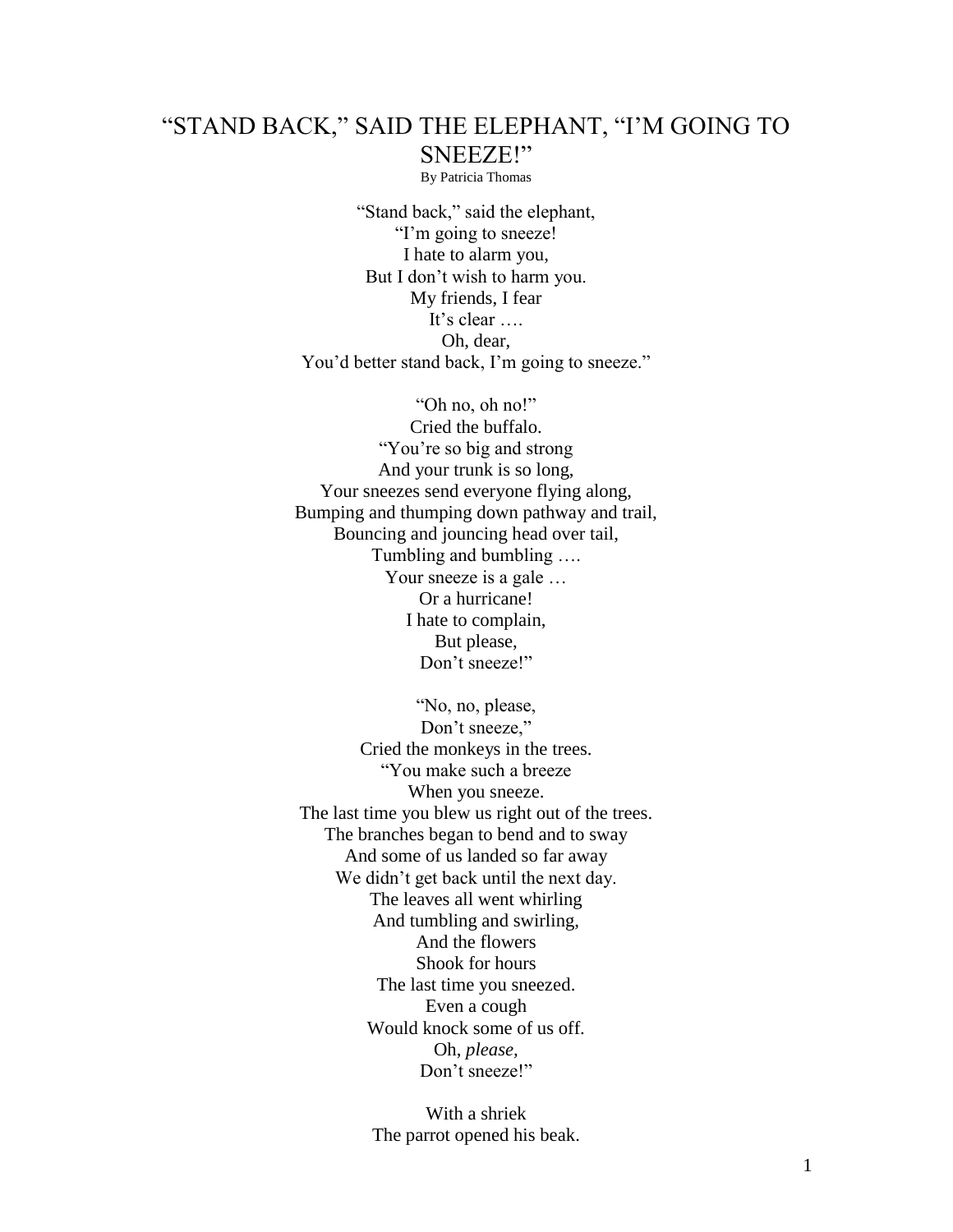"The elephant says he's going to sneeze!"

"Oh, Elephant, please!" cried the birds in the trees. "The last time you sneezed we lost every feather, We didn't know whether We'd ever get back together. Every parakeet Was bare as a sheet From his head to his feet. What's more, all the whales Had peacocks' tails, And the wings of the cockatoo Were stuck on the kangaroo. You must confess It was quite a mess, Very confusing And not too amusing. Even a snuffle Makes our feathers ruffle. Oh, *please,* Don't sneeze!" "Fly, fly," called the birds to the bees. "The elephant says he's going to sneeze!"

"Oh, no," buzzed the bees. "Not a sneeze! Not a sneeze! The last time he blew off our stings As well as our wings, And we had to make do With rose thorns and glue. Furthermore … what a shock … We all had to walk … On our knees, If you please, (And that's hard on bees' knees) … While our wings grew back in. What a sin! Oh, *please,* Don't sneeze!" "Beware, beware," Called the bees to the bear. "The elephant says he's going to sneeze."

> "Oh, please, Not a sneeze," Cried the bear. "That's not fair.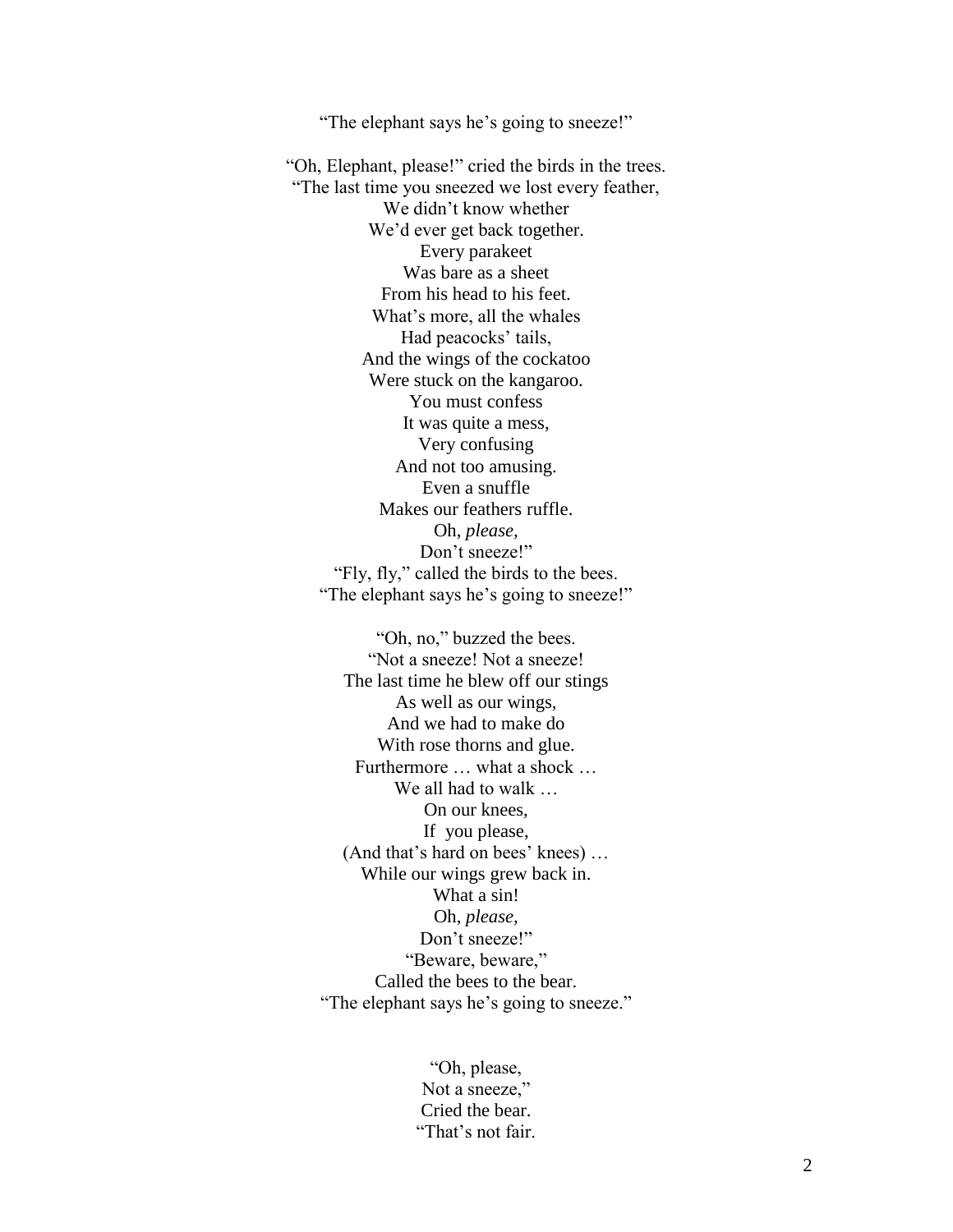I declare, The last time he sneezed he blew off all my hair, And left me so bare I spent the whole winter in long underwear – Nothing's so sad as a bear that is bare. The poor giraffe (Don't laugh) Almost bent in half, And the crocodile's snout Was turned inside out The last time he sneezed. A sniff or a snuff Is bad enough … But a sneeze! Oh, *please,* Don't sneeze!"

> "I don't suppose You could hold your nose, Or wait awhile?" Asked the crocodile With a sad little smile.

> > "Oh, my, Do try," Said the fly.

"We wish," Said the fish, "You would If you could. The last time you blew off all of our scales From our heads to our tails, And our gills Got the chills, Our skin Is so thin. If you do it again We'll freeze! Oh, *please,* Don't sneeze!" The zebra yelled, "Yipes, You'll blow off my stripes, Plus lots and lots Of the leopard's spots, And all of the snakes will be tied up in knots!"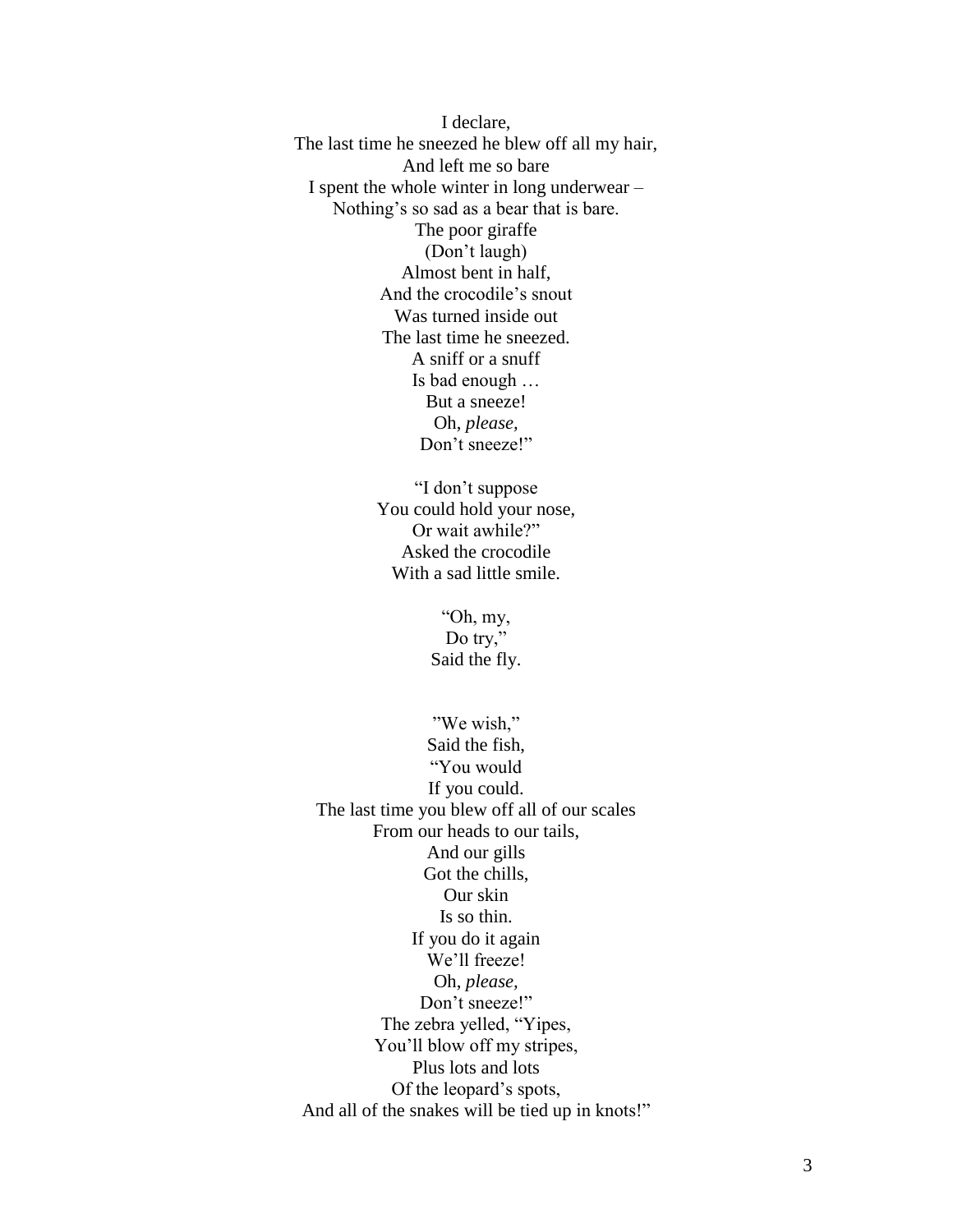The hippopotamus Said, "A lot of us Will fall right on our bottom-us If you sneeze. So *please,* Don't sneeze."

"I'm sorry, my friends," said the elephant sadly. "About all of this I do feel badly. If I could keep from sneezing I'd do it gladly. But I have such a twitch, In my trunk, and an itch, Plus a bit of a tickle, And even a prickle. You must run, fly, and hop. I'm afraid I can't stop. I would If I could, But there's nothing to do …. Ah … Ah …."

## BOO!"

Shouted a little gray mouse Jumping out of his house. He stood right up on his little tiptoes, Stuck out his tongue and wiggled his nose.

"Eek!" shouted the elephant, jumping up in the air. "That's a mouse! That's a mouse standing there! I must hide in a tree Before he gets me Or jump in the lake. For goodness' sake! Don't scare me! Please spare me!

The mouse laughed, "Oh, pooh! Now what could I do? A little thing like me to a big thing like you? I only wanted to give you a scare, And it worked as sure as you're standing there. Elephant, think about it, please! You completely forgot to sneeze!"

> "Well, what do you know?" Cried the elephant. "That's so!